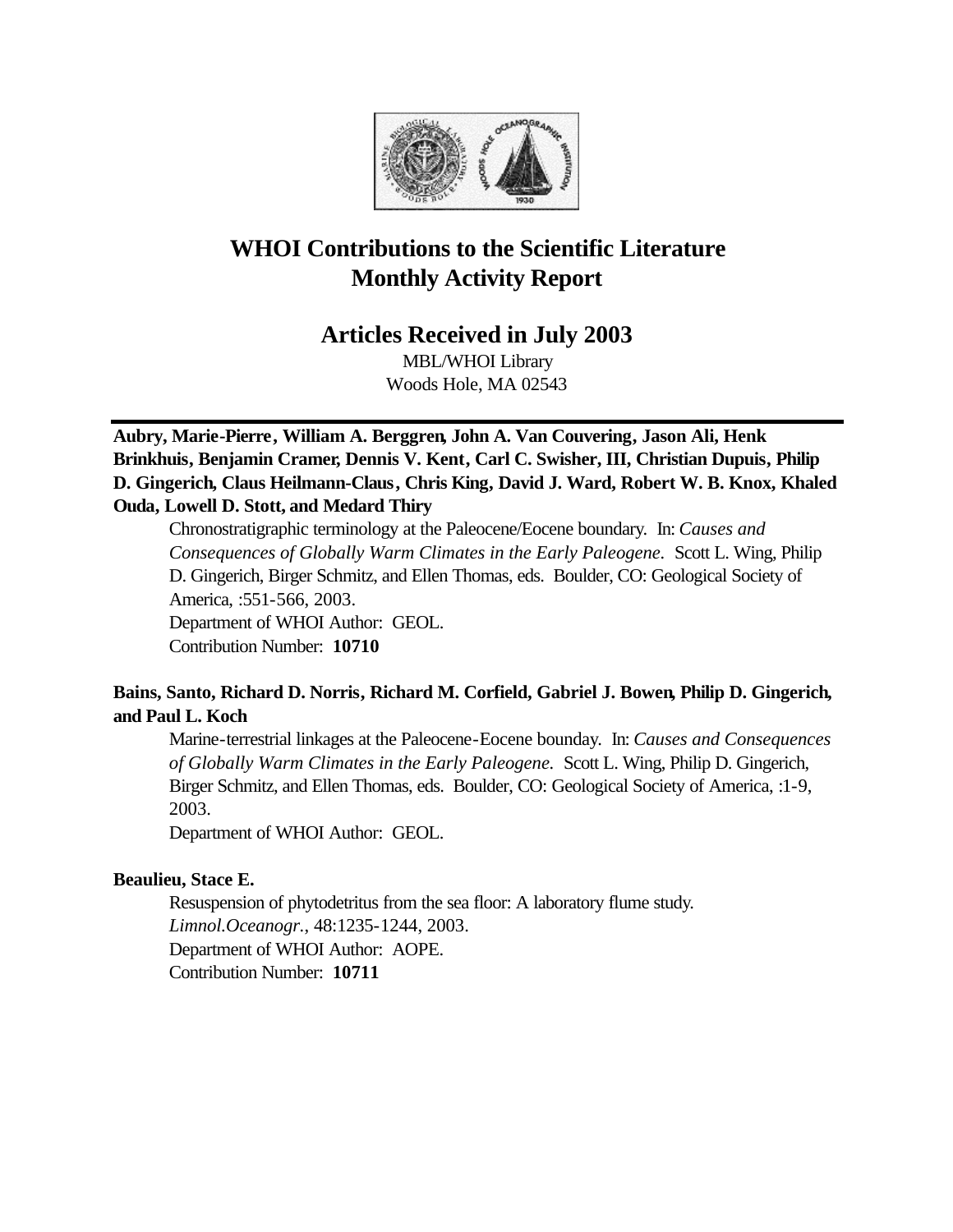#### **Bice, Karen L., Brian T. Huber, and Richard D. Norris**

Extreme polarwarmth during cretaceous greenhouse? The paradox of the later turonian  $d^{18}O$ record at DSDP site 511. *Paleoceanography*, 18(2),1031,doi:10.1029/2002PA000848, 2003.

Department of WHOI Author: GEOL. Contribution Number: **10831**

#### **Chen, Changsheng, Jianrong Zhu, Robert C. Beardsley, and Peter J. S. Franks**

Physical-biological sources for dense algal blooms near the Changjiang River. *Geophys.Res.Lett.*, 30(10),1515,doi:10.1029/2002GL016391, 2003. Department of WHOI Author: PO.

#### **Clift, Peter D., Ingo Pecher, Nina Kukowski, and Andrea Hampel**

Tectonic erosion of the Peruvian forearc, Lima Basin, by subduction and Nazca Ridge collision. *Tectonics*, 22(3),1023,doi:10.1029/2002TC001386, 2003. Department of WHOI Author: GEOL. Contribution Number: **10789**

#### **Feddersen, Falk, and R. T. Guza**

Correction to "Observations of nearshore circulation: Alongshore uniformity" by Falk Feddersen and R. T. Guza. *J.Geophys.Res.*, 108(C3),3076,doi:10.1029/2003JC001801, 2003. Department of WHOI Author: AOPE. Contribution Number: **10594A**

## **Feddersen, Falk, and R. T. Guza**

Observations of nearshore circulation: Alongshore uniformity. *J.Geophys.Res.*, 108(C1),3006,doi:10.1029/2001JC001293, 2003. Department of WHOI Author: AOPE. Contribution Number: **10594**

#### **Goldman, J. C., and D. J. McGillicuddy, Jr.**

Effect of large marine diatoms growing at low light on episodic new production. *Limnol.Oceanogr.*, 48:1176-1182, 2003. Department of WHOI Author: AOPE. Contribution Number: **10797**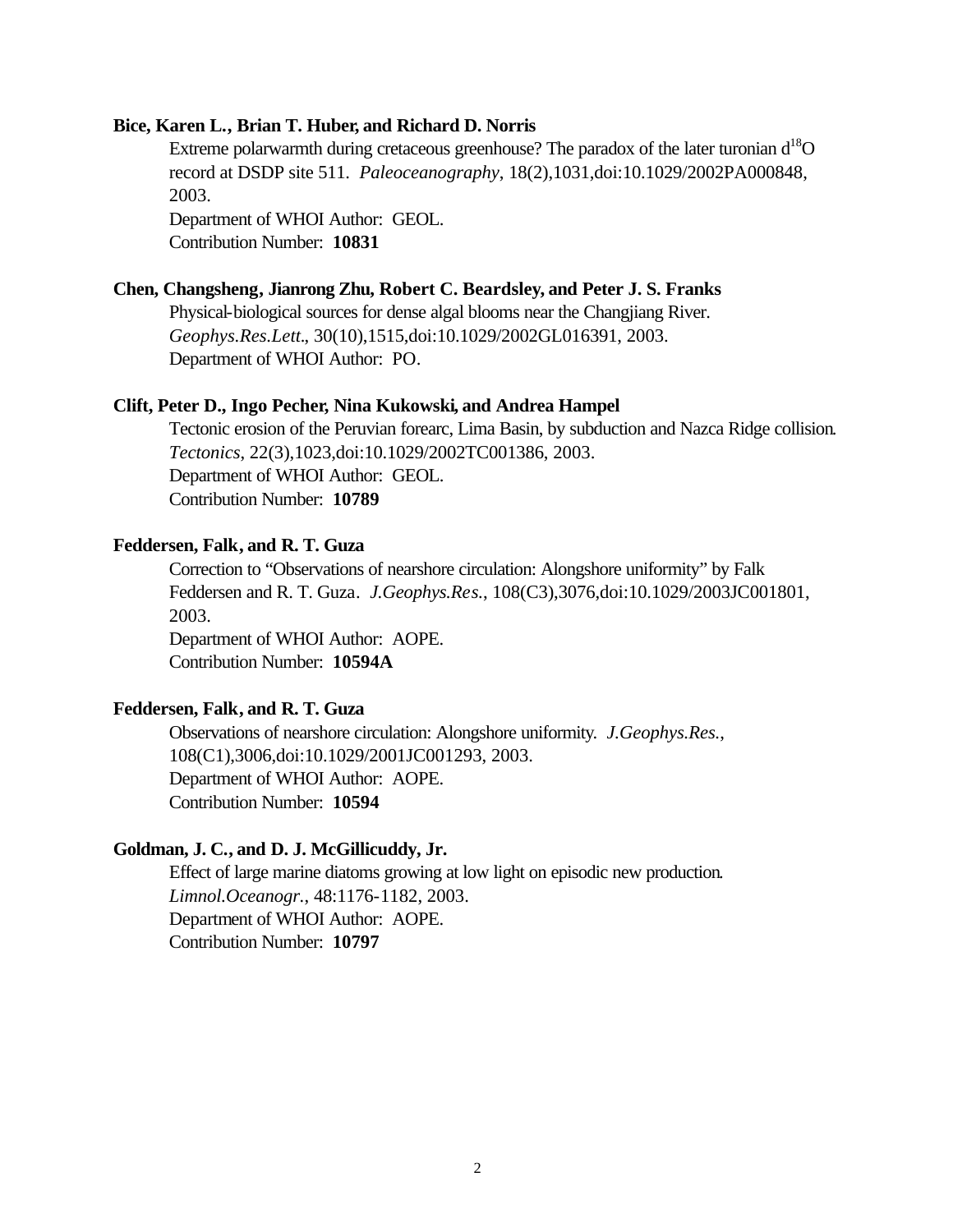## **Hosford, Allegra, Maurice Tivey, Takeshi Matsumoto, Henry Dick, Hans Schouten, and Hajimu Kinoshita**

Crustal magnetization and accretion at the Southwest Indian Ridge near the Atlantis II fracture zone, 0-25 Ma. *J.Geophys.Res.*, 108(B3),2169,doi:10.1029/2001JB000604, 2003. Department of WHOI Author: GEOL. Contribution Number: **10527**

#### **Johnsen, Sonke, and Heidi M. Sosik**

Cryptic coloration and mirrored sides as camouflage strategies in near-surface pelagic habitats: Implications for foraging and predator avoidance. *Limnol.Oceanogr.*, 48:1277-1288, 2003. Department of WHOI Author: BIO. Contribution Number: **10670**

#### **Johnson, Mark P., and Peter L. Tyack**

A digital acoustic recording tag for measuring the response of wild marine mammals to sound. *IEEE J.Oceanic Eng.*, 28(1):3-12, 2003. Department of WHOI Author: AOPE. BIO.

#### **Kelly, Robyn K., Peter B. Kelemen, and Matthew Jull**

Buoyancy of the continental upper mantle. *Geochem.Geophys.Geosyst.*, 4,1017,doi:10.1029/2002GC000399, 2003. Department of WHOI Author: GEOL.

#### **Lerczak, J. A., C. D. Winant, and M. C. Hendershott**

Observations of the semidiurnal internal tide on the southern California slope and shelf. *J.Geophys.Res.*, 108(C3),3068,doi:10.1029/2001JC001128, 2003. Department of WHOI Author: PO.

## **Mollenhauer, G., T. I. Eglinton, N. Ohkouchi, R. R. Schneider, P. J. Muller, P. M. Grootes, and J. Rullkotter**

Asynchronous alkenone and foraminifera records from the Benguela upwelling system. *Geochim.Cosmochim.Acta*, 67(12):2157-2171, 2003. Department of WHOI Author: MCG. Contribution Number: **10889**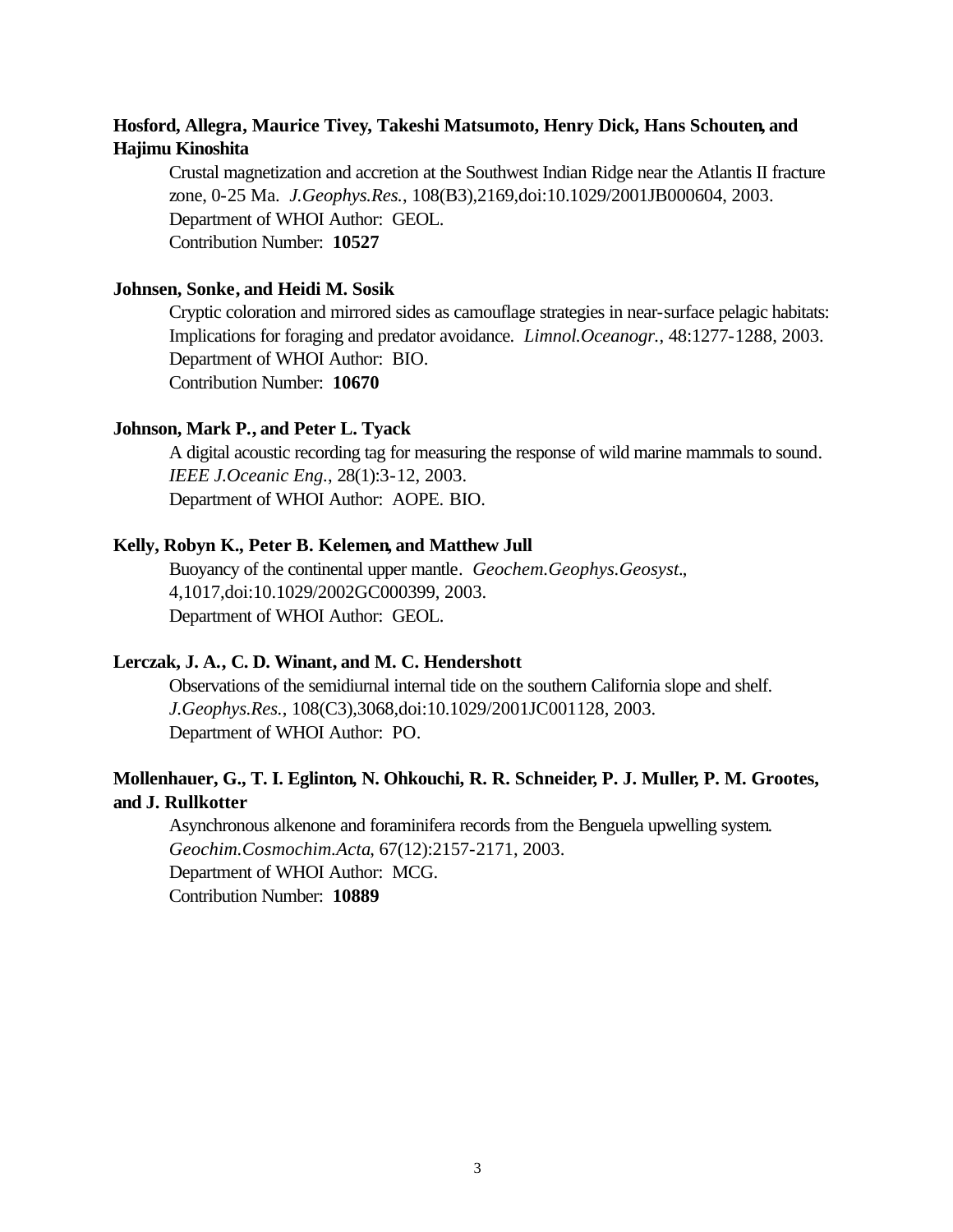#### **Parks, Susan E.**

Response of North Atlantic right whales (*Eubalaena glacialis*) to playback of calls from recorded from surface active groups in both the North and South Atlantic. *Mar.Mamm.Sci.*, 19(3):563-580, 2003. Department of WHOI Author: BIO. Contribution Number: **10659**

### **Peucker-Ehrenbrink, Bernhard, Wolfgang Bach, Stanley R. Hart, Jerzy S. Blusztajn, and Tracy Abbruzzese**

Rhenium-osmium isotope systematics and platinum group element concentrations in oceanic crust from DSDP/ODP sites 504 and 417/418. *Geochem.Geophys.Geosyst.*, 4,8911,doi:10.1029/2002GC000414, 2003. Department of WHOI Author: MCG. GEOL. Contribution Number: **10894**

#### **Scheltema, Amelie H., Klaus Kerth, and Alan M. Kuzirian**

Original molluscan radula: Comparisons among Aplacophora, Gastropoda, and the cambrian fossil *Wiwaxia corrugata*. *J.Morph.*, 257:219-245, 2003. Department of WHOI Author: BIO. Contribution Number: **10677**

#### **Slater, G. F.**

Stable isotope forensics - when isotopes work. *Environ.Forensics*, 4:13-23, 2003. Department of WHOI Author: MCG. Contribution Number: **10686**

#### **Solow, Andrew R.**

Estimation of stratigraphic ranges when fossil finds are not randomly distributed. *Paleobiology*, 29(2):181-185, 2003. Department of WHOI Author: MPC. Contribution Number: **10621**

### **Yu, Lisan**

Variability of the depth of the 20°C isotherm along 6°N in the Bay of Bengal: Its response to remote and local forcing and its relation to satellite SSH variability. *Deep-Sea Res.II*, 50:2285- 2304, 2003.

Department of WHOI Author: PO. Contribution Number: **10577**